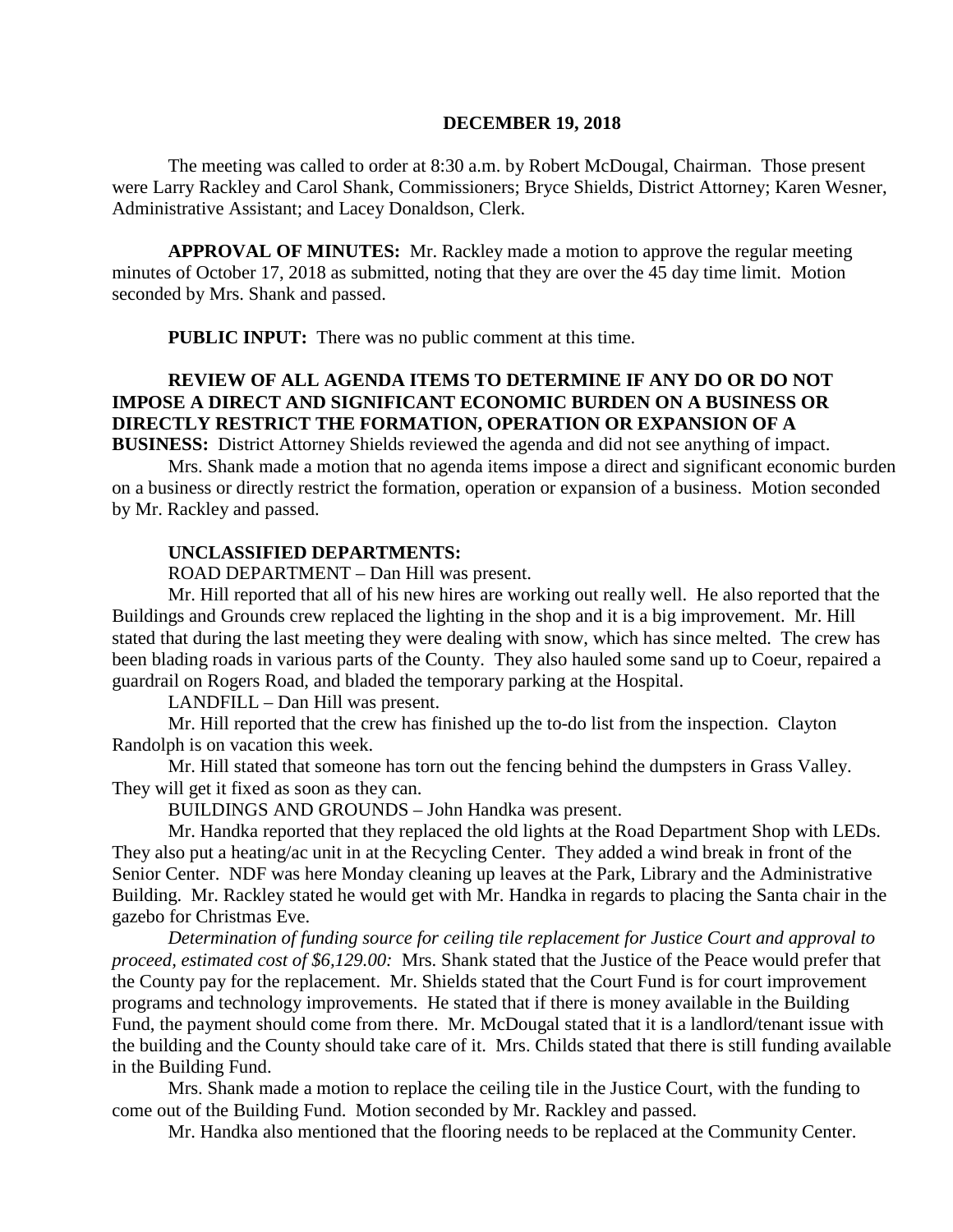*Comparison of Pershing County Recreation Board's recommendation to build new restrooms at McDougal Sports Complex or accept Buildings and Grounds recommendation to rebuild/refurbish current restrooms:* Mrs. Shank stated that a couple of meetings ago they approved going out to bid. Mrs. Shank stated that nothing has happened as the Rec Board was under the impression that they could do the project in phases, which she doesn't feel they can. She asked Mr. Handka to provide a quote to refurbish the current facility. This can be done for a couple thousand dollars (less than \$3,500 plus the cost for a new roof). Mrs. Shank feels this is the best solution to move forward in the soonest possible time. Mr. McDougal also stated that one of the top priorities needs to be the lighting.

Mrs. Shank made a motion to approve refurbishing the current facility with a cost not to exceed \$5,000 (not including the roof) to come out of the Recreation budget. Motion seconded by Mr. Rackley and passed.

The preschoolers from the Lovelock Elementary School came and sang Christmas Carols.

## PERSHING COUNTY FIRE/AMBULANCE DEPARTMENTS –

*LOVELOCK FIRE AND AMBULANCE:* Chief Wilcox and Mike Heidemann were present. Chief Wilcox reported that two members of the department finished the practical for the Advanced Emergency Medical Technician training. All they have left to complete is their written test. He also reported that the Medicaid application has finally been submitted. They have been working with the State to correct the issue with the reports being uploaded. Chief Wilcox stated he would give a full report on the call history after the first of the year, but they responded to approximately 300 calls for the year. Yearly elections were held and all the officers stayed the same.

Chief Wilcox also spoke about a hemp business that is coming into the Industrial Park. They are working on their licensing with the State and asked some questions about hazmat safety, etc. Chief Wilcox stated that they did do a preliminary hazmat inspection.

Chief Wilcox also spoke about the 2019 Nevada Preparedness Summit in Reno. The State typically pays for the attendance of one person from each county. Chief Wilcox would like to attend if the Emergency Manager doesn't plan to. The conference is February  $11<sup>th</sup>$  through the  $14<sup>th</sup>$ . The Board thought that would be a good idea.

*FIRE INSPECTIONS/GRANT WRITER:* Mr. Heidemann reported that he sent two grant applications in and they will be reviewed in January. The Farm Bill was recently approved and it included a \$20 million grant for rural EMS programs to help recruit and retain personnel so he will keep an eye out for more information. Mr. Heidemann also reported that he will be meeting with the Director of Health and Human Services tomorrow in regards to gaining more services for rural departments. He has started inputting all the fire reports into the Firehouse software, which is time consuming. He is also working on updating the program as it has not been done since the original installation.

SAFETY/GRANT WRITER – *Discussion regarding realignment of responsibilities, allocation of hours, office locations and funding sources and other County needs:* Mr. McDougal read a letter of resignation from Pam Munk effective January 4, 2019.

General discussion was had about the Safety/Grant Writer position, the Community Center/Economic Development position, and the Library position. Ted Bendure was present from the Economic Development/Community Center Board. Kathie Brinkerhoff, Library Director, was also present. Mr. McDougal spoke about Mrs. Lusby-Angvick's time being split between the Community Center and Economic Development. A contract position was discussed for grant writing. Ms. Brinkerhoff stated that there is more to grant writing then just writing the application. They also have to be administered.

Mrs. Shank stated that she would like to see the Economic Development Director position be a full-time position. The Community Center Director position can remain part-time; however the grant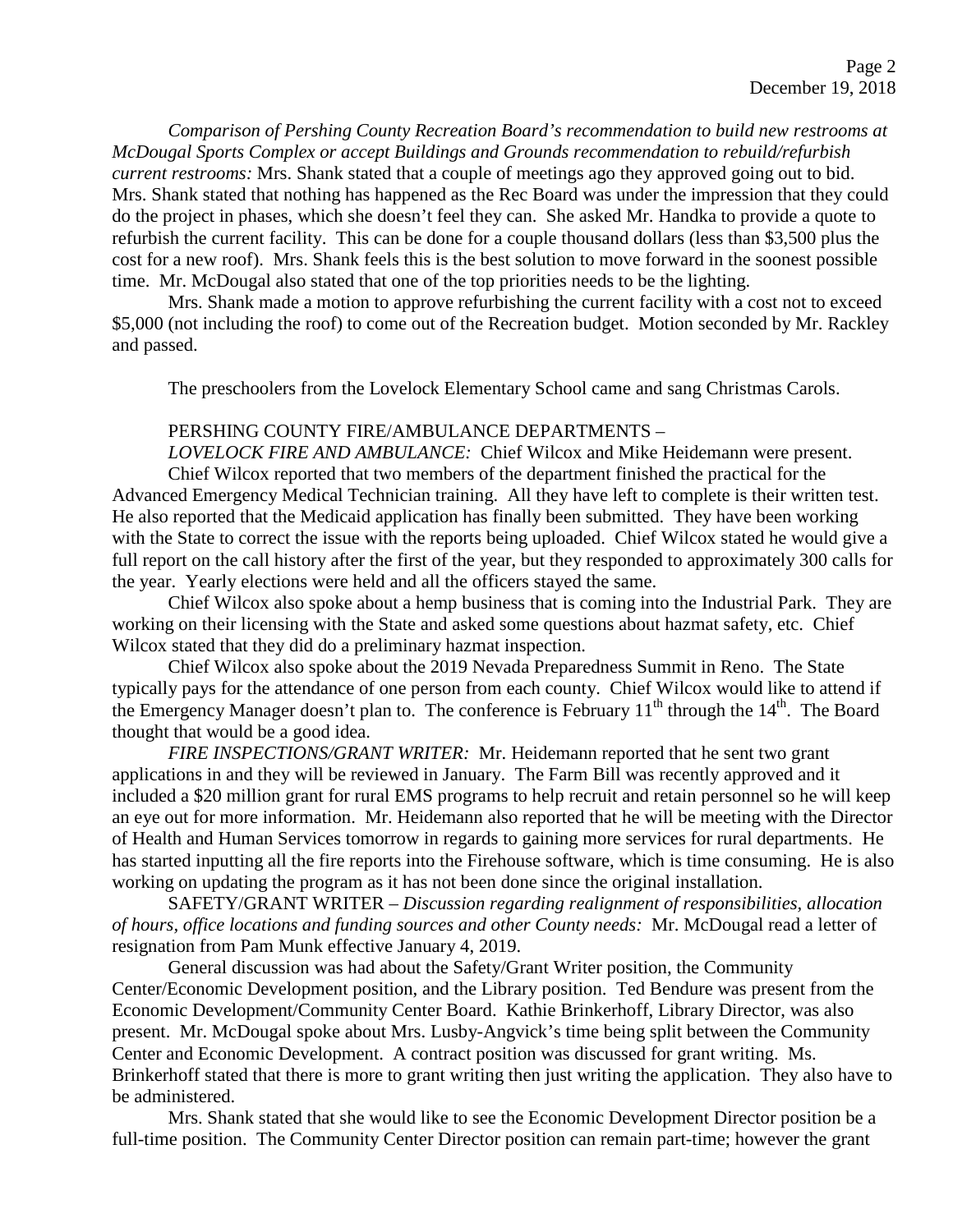writing position could be added to make the position full-time. She would like to allow the Library to hire a half-time employee, which she has spoken to Mrs. Childs about.

Mr. Bendure also spoke about the make-up of the Community Center/Economic Development Board. It is currently comprised of nine members, which doesn't necessarily work. He would like to see the Board reduced to five or seven members.

Mr. McDougal feels Economic Development and Tourism should be one function. He would like to continue this discussion at the next meeting.

LIBRARY – *Request for approval to advertise/hire for Admin. Clerk I/II or Library Technician I position:* Mrs. Shank made a motion to approve the advertising and hiring of a Library Technician I position. Motion seconded by Mr. Rackley and passed.

Ms. Brinkerhoff stated that they need new doors for the Library. This Friday at 3:00 p.m. the Nevada Library Coop Administrator will be here to do a focus group.

Mrs. Childs requested that the Board meet with her separately to discuss the budgets for the Community Center, Economic Development, Safety and the Library.

IT DEPARTMENT – Justin Abbott was present.

Mr. Abbott stated that the last couple weeks he has been working on the upgrade project at the Sheriff's office. The backup server has been installed and Mr. Abbott has been troubleshooting issues with the archive unit. Next he will be moving the dispatch system off the old server on to two new servers.

Mr. Abbott also spoke about the Albert Sensor that is being sponsored through the Secretary of State's office for election security. The hardware has been received and he is working with the vendor to install the software.

Mr. Abbott stated that he has also been doing some budget preparation for the next fiscal year.

*Approval of Request for Proposals for Network Infrastructure:* The Board was given the draft Request for Proposals for Network Infrastructure. Mrs. Shank stated that the different areas in the County are listed in the document, but she didn't see the Airport or the Buildings and Grounds shop. Mr. Abbott explained the location table, which does include the Airport. The Buildings and Grounds shop and the Juvenile Probation office were inadvertently left off and will be added.

Mrs. Hultgren stated that it would be helpful if Mr. Abbott would give a presentation at the Hospital Board meeting.

Mrs. Shank made a motion to approve moving forward with obtaining Requests for Proposals for the Network Infrastructure upgrade. Motion seconded by Mr. Rackley and passed.

Mr. Abbott stated that he was invited to the NTIA (National Telecommunications and Information Administration) Broadband workshop on January  $11<sup>th</sup>$  and asked if one of the Commissioners wanted to attend as well. Mrs. Shank stated that she will attend.

# **PUBLIC HEARING ON AN ORDINANCE AMENDING CHAPTER 244, TITLE 2, OF THE PERSHING COUNTY CODE TO ESTABLISH THE CENTRAL PERSHING COUNTY ADVISORY BOARD AND REPEALING CERTAIN PORTIONS OF CHAPTER 244:** Mr.

Shields recommended that the Board reject this Ordinance as it does not conform to State Law. Imlay is an unincorporated town, which was formed under NRS 248. The make-up of the board is also established under this statute and cannot be expanded. Mr. Shields stated that there are currently three people from the Town of Imlay who are interested in serving on the board. He would recommend appointing those three people and recruit the remaining two members.

Mrs. Donaldson stated that there is also a tax rate associated with the town's status.

Mr. Rackley made a motion to reject the passage of Bill #335 based on the recommendation of District Attorney Shields. Motion seconded by Mrs. Shank and passed unanimously.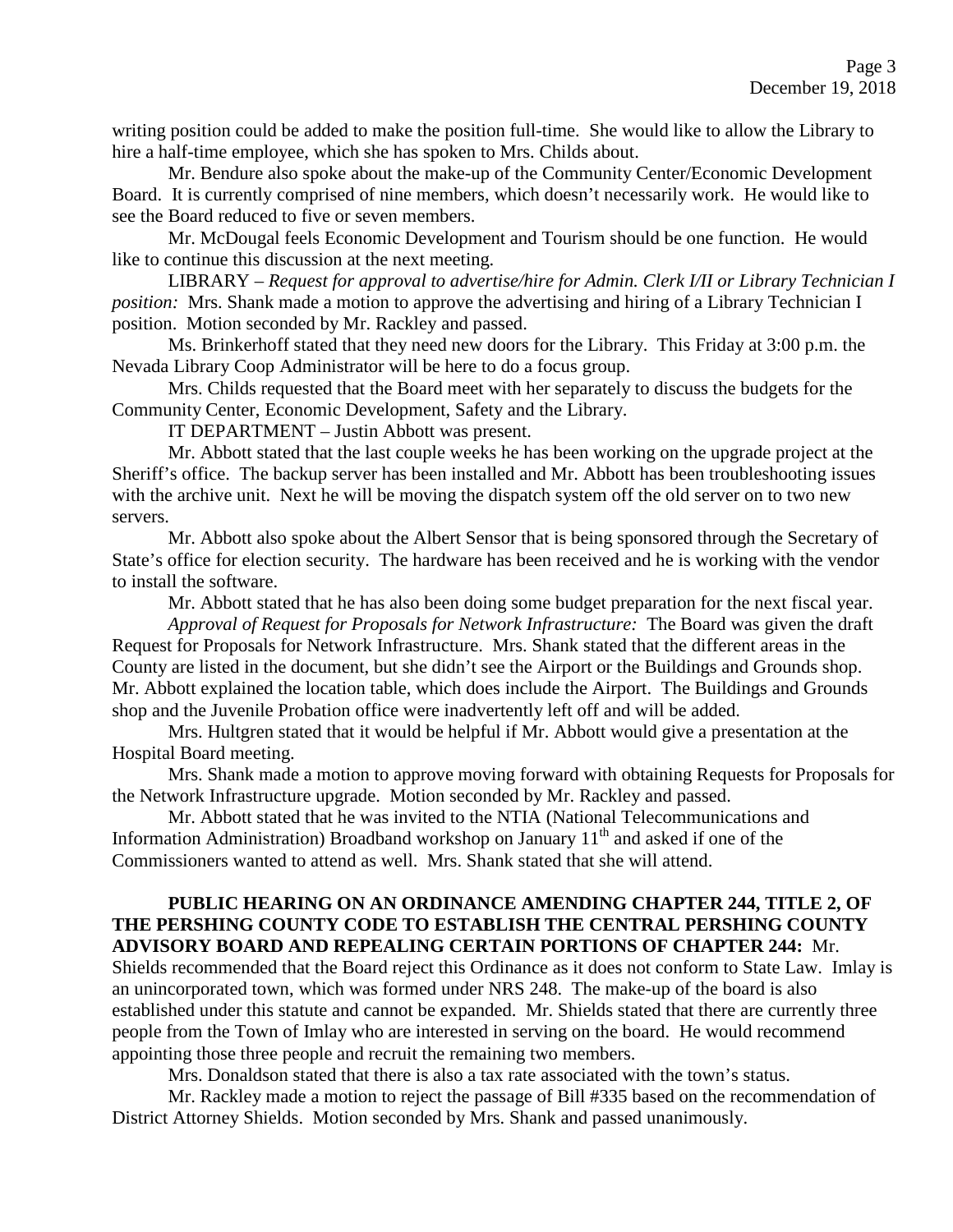## **ELECTED DEPARTMENTS:**

RENE CHILDS, RECORDER-AUDITOR – *Amendment to the Pershing County Credit Card Policy to address receipts/proof of purchase:* Mr. Shields stated that he thought the policy could be amended; however, after further review he doesn't feel that is appropriate. If the Commission has a question on a purchase and a receipt isn't provided, the Board can question the person who made the purchase. Approval at that point is at the Commission's discretion.

Mrs. Shank agreed and reiterated the importance of maintaining those receipts as backup documentation. The Board did not feel it was appropriate to amend the policy at this time.

Mrs. Childs stated that Tyler has been here the last two weeks. The Tyler Rep. is very knowledgeable and has been a big help. They also received their new scan pro machine and invited the Commission to come see the difference in the scanning.

LAUREEN BASSO-CERINI, ASSESSOR – Ms. Basso-Cerini reported that they are still waiting on the new Jeep. The office mailed 2,193 Assessment Notices. She also stated that she has received three calls in regards to various solar projects.

BRYCE SHIELDS, DISTRICT ATTORNEY – Mr. Shields reported that Cassandra Steele has been hired for the vacant Childs Support position. She is a certified EMT (Emergency Medical Technician) in Wyoming, so hopefully she will continue that in Lovelock. Mr. Shields stated that they also hired Brailen Allen on a temporary basis to be paid for with State incentive funds. Mr. Shields stated that the State is restructuring the Child Support Program, which will take Mrs. Blondheim away from the office. Miss Allen will help cover the office when necessary.

Mr. Shields also stated that the Guardianship Program is getting unmanageable. He would, at some point, like to speak to the Board about hiring a person specifically for the Guardianship Program.

JERRY ALLEN, SHERIFF – Sheriff Allen stated that one of the units was involved in an accident. There was significant damage to the vehicle, but the cow is fine.

**PAT IRWIN, LOVER'S ALOFT:** APPROVAL TO USE THE MCDOUGAL SPORTS COMPLEX FOR THE LOVER'S ALOFT IN FEBRUARY 2019 AND TO COORDINATE WITH BUILDINGS AND GROUNDS FOR SET-UP – Mr. Irwin stated that he has been working with Mrs. Shank in making this a part of the County Centennial Celebration. They would like to grid off spots this year and will speak with Mr. Handka about using tires, etc.

Mr. Rackley made a motion to approve the use of McDougal Sports Complex for the Lover's Aloft event in February 2019, with Mr. Irwin coordinating with Buildings and Grounds for set-up. Motion seconded by Mrs. Shank and passed.

# **UPDATE ON PROGRESS OF SITE LOCATION, DESIGN, FUNDING, AMENITIES AND CONSTRUCTION OF FUTURE LAW ENFORCEMENT CENTER:** There was no update given.

**PROCLAMATIONS AND AWARDS:** RADON AWARENESS MONTH – JANUARY 2019 – Mr. McDougal read the Proclamation and made a motion declaring January 2019 Radon Awareness Month. Motion seconded by Mrs. Shank and passed.

**IMLAY COMMUNITY ACTION GROUP, REQUEST FOR FUNDING FOR INTERNET AT THE COMMUNITY CENTER BUILDING:** Mr. Abbott has not received any information regarding the equipment that is wanted.

**DERBY FIELD AIRPORT:** Mr. Rackley stated that the loader will be delivered on December  $27<sup>th</sup>$ . Mr. Rackley stated that he needs to meet with Mr. Handka and the local electrician regarding the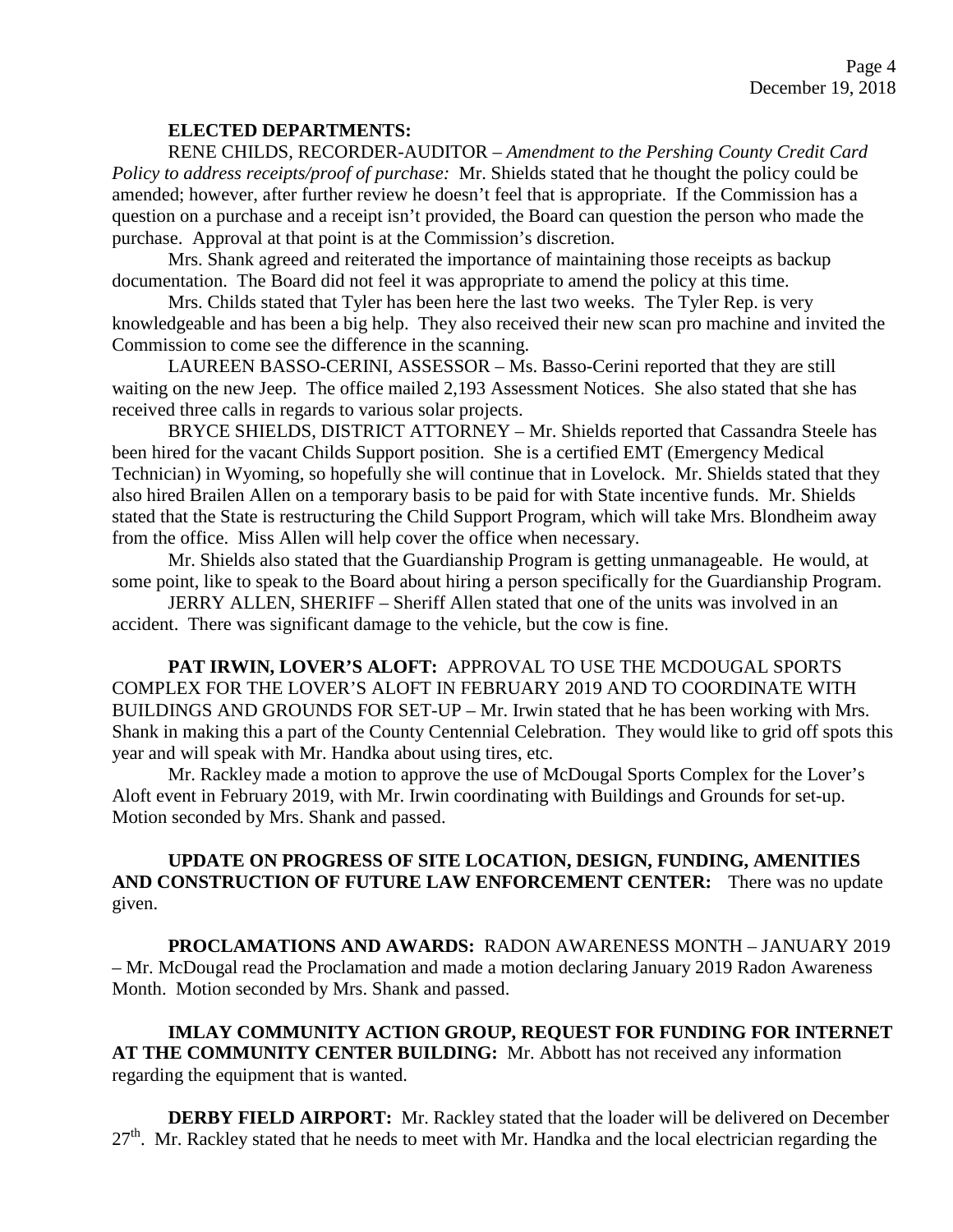current power pole out there. He spoke with Armstrong and they think the cost to repair or replace the pole could be covered by the grant.

**SUBMITTAL OF BUDGET FOR THE FISCAL YEAR JULY 1, 2019 TO JUNE 30, 2020 FOR THE DISTRIBUTION OF THE WATERS OF THE HUMBOLDT RIVER DISTRIBUTION SYSTEM, PURSUANT TO NRS 533.280, 533.285 AND 533.290 IN THE AMOUNT OF \$80,182.55:** Mrs. Shank made a motion to approve the budget for Fiscal Year July 1, 2019 to June 30, 2020 for the distribution of the waters of the Humboldt River Distribution System, pursuant to NRS 533.280, 533.285, and 533.290 in the amount of \$80,182.55. Motion seconded by Mr. Rackley and passed.

**REPORT FROM ADMINISTRATIVE ASSISTANT:** REVIEW AND APPROVAL OF UPDATED /REFORMATTED PERSHING COUNTY JOB CLASSIFICATIONS /DESCRIPTIONS – Mrs. Shank thanked Mrs. Wesner for her work on this. Mrs. Shank also stated that there are some questions regarding exempt and non-exempt employees. The Code Enforcement Officer is exempt, so that needs to be changed. Buildings and Grounds and Planning and Building are currently nonexempt and this needs to be looked at.

Mr. Rackley made a motion to approve the updated and reformatted Pershing County Job Classifications and Descriptions with the correction to the Code Enforcement position being an exempt position. Motion seconded by Mrs. Shank and passed.

**UPDATE ON THE PERSHING COUNTY ECONOMIC DEVELOPMENT AND CONSERVATION ACT:** Mr. McDougal stated that the Bill will not move any farther in this session. There was some opposition in the Senate Energy and Natural Resources Committee. Senator Heller gave up after he was defeated in the November election. Senator Cortez-Masto and Senator Elect Rosen fought diligently to move the Bill forward.

**ITEMS FOR FUTURE AGENDAS:** There were no additional items discussed.

**CORRESPONDENCE:** A letter was received from the Pershing County High School Administration thanking the Board for their support and recognition of the success of the football team.

**MATTERS OF THE BOARD FOR DISCUSSION; BOARD MEMBER REPORTS; BOARD LIAISON REPORTS:** Mr. Rackley reported that the Recycling Center grant has been finalized. There was a Recycling Advisory Board meeting and the new City appointed representative did not attend.

Mrs. Shank did not have anything to report.

Mr. McDougal stated that he attended the Western Nevada Development District's meeting on Monday. They toured a cannabis growing facility and a dispensary.

**EIDE BAILLY:** PRESENTATION OF THE FY2018 AUDIT REPORT; APPROVAL AND ACCEPTANCE OF THE FY2018 AUDIT REPORT – Felicia O'Carroll and Pam Dory-Truss were present.

Ms. O'Carroll stated that Pershing County received an unmodified opinion for the financial statements for the year ended June 30, 2018. This is the highest level of opinion given. She also gave an overview of the County's financial statements. The assets of Pershing County exceeded its liabilities at the close of the fiscal year by \$9,854,500. The County's total net position decreased by \$1,912,372. The County's ending fund balances also decreased by \$57,830 in comparison with the prior year. The